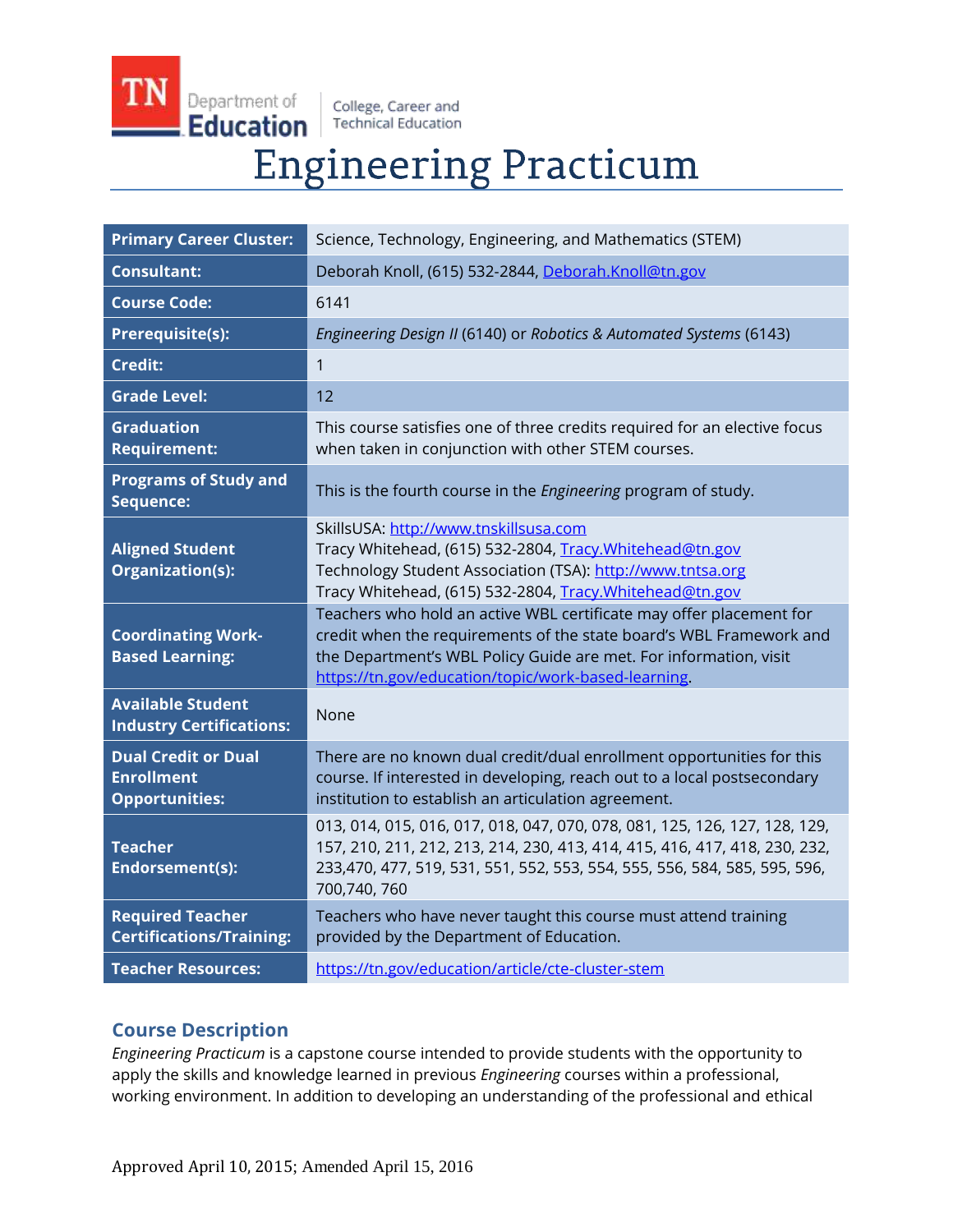issues encountered by engineers and technologists in the workplace, students learn to refine their skills in problem solving, research, communication, data analysis, teamwork, and project management. The course is highly customizable to meet local system needs: instruction may be delivered through school laboratory training or through work-based learning arrangements such as internships, cooperative education, service learning, mentoring, and job shadowing. Upon completion of the practicum, students will be prepared for postsecondary study in engineering and technology fields.

*Note: Mastery of the following standards should be attained while completing an engineering design project in a practicum setting. Students are expected to use engineering notebooks to document procedures, design ideas, and other notes for the project throughout the course. The project should follow the engineering design process learned in previous courses.* 

## **Work-Based Learning Framework**

Practicum activities may take the form of work-based learning (WBL) opportunities (such as internships, cooperative education, service learning, and job shadowing) or industry-driven projectbased learning. These experiences must comply with the Work-Based Learning Framework guidelines established in SBE High School Policy 2.103. As such, this course must be taught by a teacher with an active WBL Certificate issued by the Tennessee Department of Education and follow policies outlined in the Work-Based Learning Policy Guide available online at [https://tn.gov/education/topic/work-based-learning.](https://tn.gov/education/topic/work-based-learning) The Tennessee Department of Education provides a Personalized Learning Plan template to ensure compliance with the Work-Based Learning Framework, state and federal Child Labor Law, and Tennessee Department of Education policies, which must be used for students participating in WBL opportunities.

## **Program of Study Application**

This is the fourth course in the *Engineering* program of study. For more information on the benefits and requirements of implementing this program in full, please visit the STEM website at [https://tn.gov/education/article/cte-cluster-stem.](https://tn.gov/education/article/cte-cluster-stem)

### **Course Requirements**

This capstone course aligns with the requirements of the Work-Based Learning Framework (established in Tennessee State Board High School Policy), with the Tennessee Department of Education's Work-Based Learning Policy Guide, and with state and federal Child Labor Law. As such, the following components are course requirements:

# **Course Standards**

- 1) A student will have a Personalized Learning Plan that identifies their long-term goals, demonstrates how the Work-Based Learning (WBL) experience aligns with their elective focus and/or high school plan of study, addresses how the student plans to meet and demonstrate the course standards, and addresses employability skill attainment in the following areas:
	- a. Application of academic and technical knowledge and skills (embedded in course standards)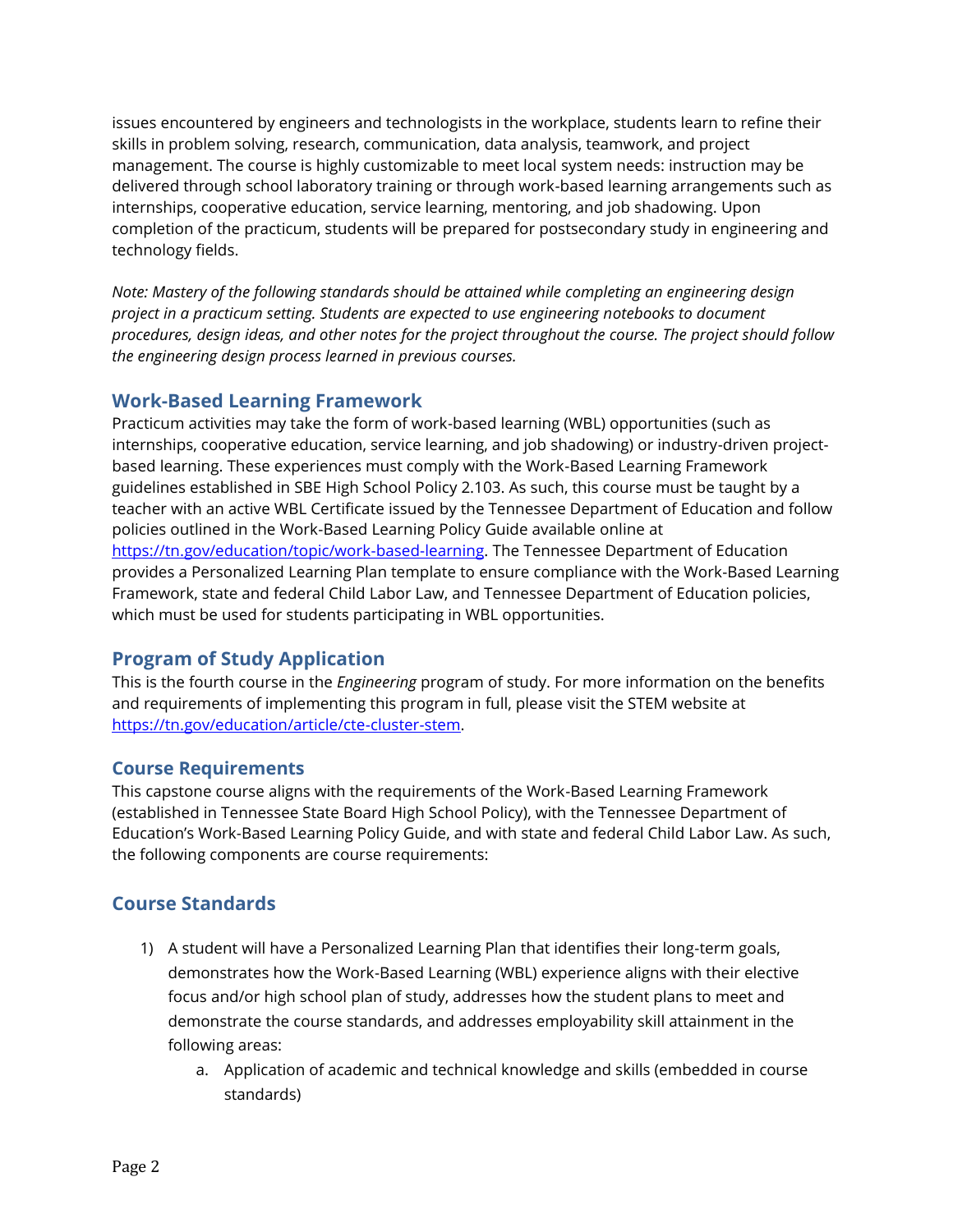- b. Career knowledge and navigation skills
- c. 21st Century learning and innovation skills
- d. Personal and social skills

#### **Safety**

- 2) Accurately read and interpret safety rules, including but not limited to rules published by the National Science Teachers Association (NSTA), rules pertaining to electrical safety, Occupational Safety and Health Administration (OSHA) guidelines, and state and national code requirements. Be able to distinguish between the rules and explain why certain rules apply.
- 3) Identify and explain the intended use of safety equipment available in the classroom. For example, demonstrate how to properly inspect, use, and maintain safe operating procedures with tools and equipment. Incorporate safety procedures and complete safety test with 100 percent accuracy.

#### **Career Exploration**

4) Develop an informational annotated document, linked to bookmarked websites, illustrating the opportunities for students to investigate and experience engineering and technology while in school, focusing specifically on those programs offered by colleges and universities in Tennessee. For example, opportunities include job shadowing, internships, co-op programs, volunteer and community service, and part-time employment.

#### **Employment Research and Preparation**

- 5) Research and select a company or organization for a work-based learning project in an engineering or technology area of choice. Cite specific textual evidence from the organization's literature, as well as independent news articles to summarize:
	- a. The mission and history of the organization
	- b. Headquarters and organizational structure
	- c. Products or services provided
	- d. Credentials required for employment and how they are obtained and maintained
	- e. Policies and procedures
	- f. Reports, newsletters, and other documents published by the organization
	- g. Website and contact information
- 6) Search for the resumes of engineers and technologists retrieved from the websites of institutions, organizations, or professional networks. Discuss what is typically included in the resumes of engineering and technology professionals, compare and contrast several examples, and create a personal resume modeled after elements identified in the search.
- 7) Conduct a job search and simulate the experience by researching local employment options. In preparation for a future career in engineering or technology, complete an authentic job application form and compose a cover letter following guidelines specified in the vacancy announcement.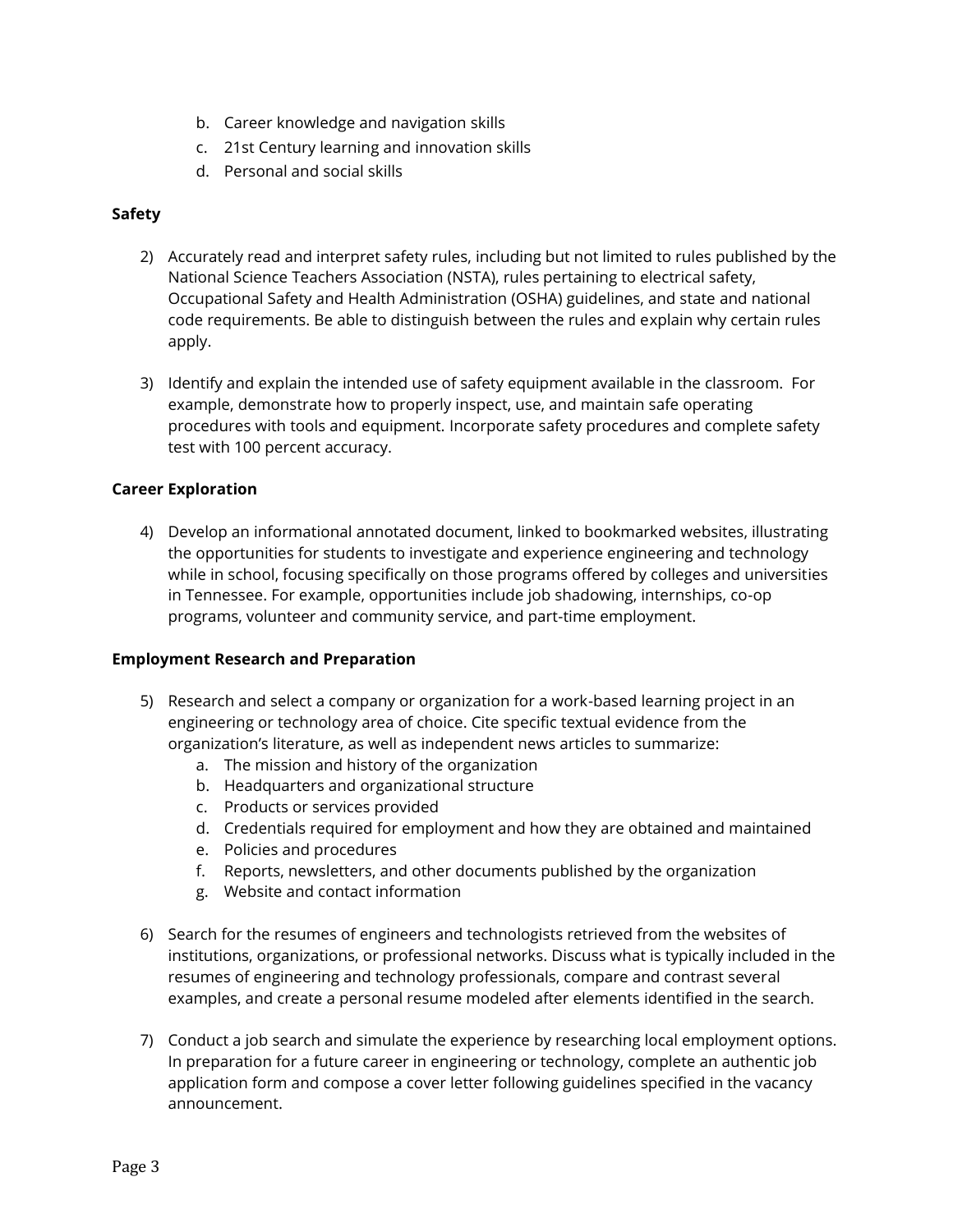8) Participate in a mock interview. Prior to the interview, prepare a paper that includes the following: tips on dress and grooming, most commonly asked interview questions, appropriate conduct during an interview, and recommended follow-up procedures. Upon completion of the interview, write a thank you letter to the interviewer in a written or email format.

#### **Transferring Course Concepts to Practicum**

- 9) Apply skills and knowledge from previous courses in an authentic work-based learning internship, job shadow, or classroom-based project. Where appropriate, develop, practice, and demonstrate skills outlined in previous courses.
- 10) Identify a problem faced by a local organization or company to define a project proposal. Incorporate organization or company interviews into the research, as well as engineering concepts from the prior three courses. Prepare a written project proposal including the problem definition; justification for why the problem is important to solve; design statement; criteria; constraints; information obtained through research; and deliverables.
- 11) Create and continually update a personal journal to document skills learned during the practicum and draw connections between the experience and previous course content by reflecting on:
	- a. Tasks accomplished and activities implemented
	- b. Positive and negative aspects of the experience
	- c. How challenges were addressed
	- d. Team participation in a learning environment
	- e. Comparisons and contrasts between classroom and work environments
	- f. Interactions with colleagues and supervisors
	- g. Personal career development
	- h. Personal satisfaction

#### **Portfolio**

- 12) Create a portfolio, or similar collection of work, that illustrates mastery of skills and knowledge outlined in the previous courses and applied in the practicum. The portfolio should reflect thoughtful assessment and evaluation of the progression of work involving the application of steps of the engineering design process (depending on the nature of the work-based learning project). The following documents will reside in the career portfolio:
	- a. Career and professional development plan
	- b. Resume
	- c. List of responsibilities undertaken through the course
	- d. Examples of visual materials developed and used during the course (such as graphics, drawings, models, presentation slides, videos, and demonstrations)
	- e. Description of technology used, with examples if appropriate
	- f. Periodic journal entries reflecting on tasks and activities
	- g. Feedback from instructor and/or supervisor based on observations